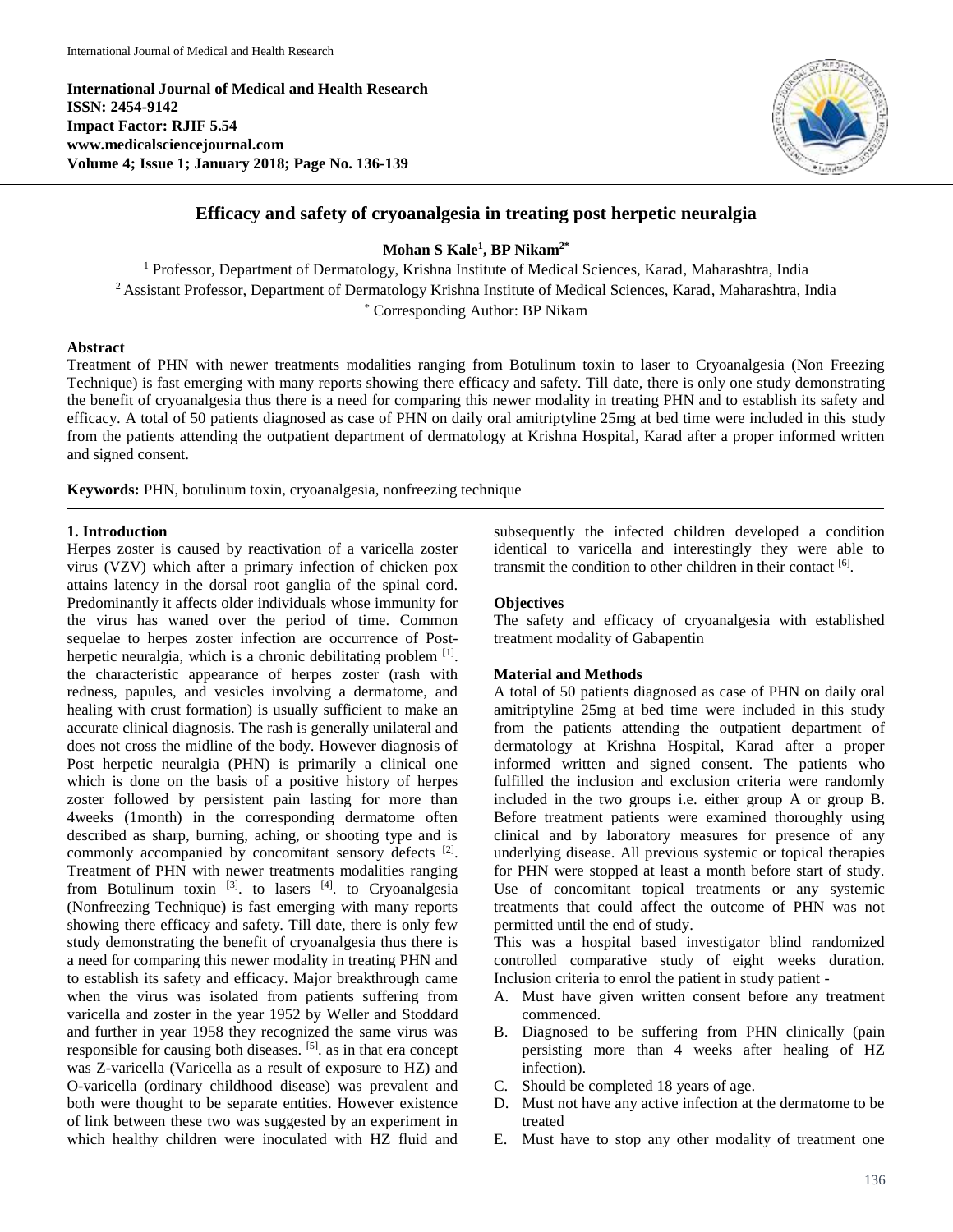month prior to the inclusion in study.

 Should be able and willing, in the view of investigator, to comply all study procedure.

Exclusion criteria following patient will be excluded from study

- A. Patient with hypersensitivity to drug or patient intolerant to the study medication.
- B. Pregnant and lactating patient.
- C. Unrealistic expectations of patients.
- D. Not willing for regular follow up.
- E. Other neuropathies or neuralgia not due to HZ
- F. Patient suffering from Raynaud's phenomenon.
- G. Patients having PHN close to vital organs like eyes and ears

## **Result and discussion**

Of the 50 patients enrolled, 25 patients (group A) received cryoanalgesia (LN2 spray, non-freezing technique) for a period of 90 to 120 seconds weekly for a period of 8 weeks and 25 patients (group B) received daily oral gabapentin in a divided doses of 600 mg/day for 8 weeks. In addition to the above said group medicines both the groups were given fixed daily doses of oral amitriptyline 25mg daily. All the patients completed 8 weeks of treatment. No patients withdrew from the study. Demographic data results in group a, 36 % were female and 64 % were male. In group B 44 % were male and 56 % were female. This was not statistically significant. Mean age of the patient in group A was 59.8 years and in group B was 55.6. This was not statistically significant. According to age wise distribution maximum patients were found in between  $60 - 70$  years of age group (17/50). According to dermatomal involvement of skin Thoracic dermatome was the most commonly affected and majority of patients were of T10-T11 dermatomal involvement. Mean duration of disease in group A was 7.16 months and 7.54 months in group B. The difference was statistically insignificant. Thus demographic data of both the groups was comparable at baseline.

Clinical Efficacy Evaluation of efficacy of the drugs was done using visual analogue scale (VAS) and physician global assessment (PGA) at each visit. Additionally on baseline, 4th and 8th visit improvement in pain score was done using Sensory & Affective component of SF- Mc GIII Pain Questionnaire (Sf-MGPQ) along with present pain intensity. At baseline visit, mean VAS, Sf-MGPQ of group A (study group) was 100 and 0.90 (sensory) / 0.84 (affective) respectively and mean VAS, Sf-MGPQ of group B (control group) was 100 and 0.90(sensory) / 0.88 (affective) respectively. There was no statistically significant difference in VAS, Sf-MGPQ in study and control group. Physician global assessment (PGA) was graded as "Poor" for all patients (100%) at baseline. Group A There was steady and extremely significant reduction in the mean VAS and mean Sf-MGPQ at subsequent visits along with improvement in PGA from "Poor" to "Excellent" or "Clear" response. Clinically improvement was seen even after 7 days of treatment in group A. After 7 days, mean VAS was reduced from 100 to 84.6 (15.4% reduction (Table 8). 80 % patients showed poor response (0% - 25% improvements) and 12 % showed fair

response (25% - 50% improvements). 8% patients showed good clinical response (50% - 75% improvements). None of the patient on1st visit showed excellent or clear response.

After 15 days (2weeks) mean VAS score further reduced to 65.8 (34.2% improvement). 64% patients showed fair response, 20% showed poor response. Good and excellent response was seen in 12% and 4% respectively. This trend of improvement was further followed in 3rd week with 46.2% reduction in mean VAS (53.8) score.52% patients showed good response and excellent response was seen in 8%. Poor and fair response was observed in 20% of patients. None showed clear response. After 4th week VAS score showed significant reduction by 58.2% (41.8). At this stage 48% showed good response with excellent response seen in 24% of patients. 20% showed fair response with 8% showing poor response. Mean Sf-MGPQ at this showed 55.5% (sensory) and 51% (affective) improvement from baseline. After 5th week VAS score was further reduced to 31.4 (68.6% improvement). At this stage 40% showed excellent response followed by 32% showing good response and 12% showed clear response (100% improvement). Only 4% showed poor response. At the end of 6th week VAS score showed excellent reduction with 79.2% improvement from base line (20.8). 36% patients showed excellent response with 28% showing clear response. None of the patients showed poor response. After 7 weeks of treatment mean VAS was 16.4 (83.6% improvement) and showed excellent reduction from baseline. At this stage 40% showed clear response with excellent and good response seen in 28% and 24% respectively. 12 % showed fair response and none had poor response. After last 8th visit there was significant amount of reduction in VAS from 100 to 14 (86% improvement). At the end of study 40% showed clear response followed by excellent response in 40% of patients. 16 % showed good response. However one patient (4%) still showed fair response at end of study with none showing poor response. And final improvement in Sf-MGPQ was 86.67% (sensory) and 83.3% (affective). There was consistently significant and steady improvement in the VAS and Sf-MGPQ at each visit in comparison with their baseline values. Improvements in the mean VAS score at Visit 1, 2, 3, 4, 5, 6, 7 and 8 was 15.4%, 34.2%, 46.2%, 58.2%, 68.6%, 79.2%, 83.6% and 86% respectively. Similarly, Improvements in the mean Sf-MGPQ sensory component from baseline at 4th and 8th was 55.5% and 86.7% respectively and mean improvement in affective component was 51% and 83.3% at 4th and 8th visit respectively. This difference in change of VAS, Sf-MGPQ (sensory & affective) was extremely significant statistically (one was ANNOVA) with p value  $=$ <.0001for each. There was no statistical difference noted between the various blood investigational parameters at the end of study (8th visit) when compared with their corresponding baseline values.

The side effects observed were further divided into two parts i.e. one caused by local application of cryogen and other by systemic addition of amitriptyline. Undesirable effects secondary to local cryospray were vasovagal like reactions seen in 3 out of 25 patients and also transient acute exacerbation in pain intensity was also observed in 3 patients. One patient developed cryospray induced blisters due to accidental freezing of affected dermatome and healed with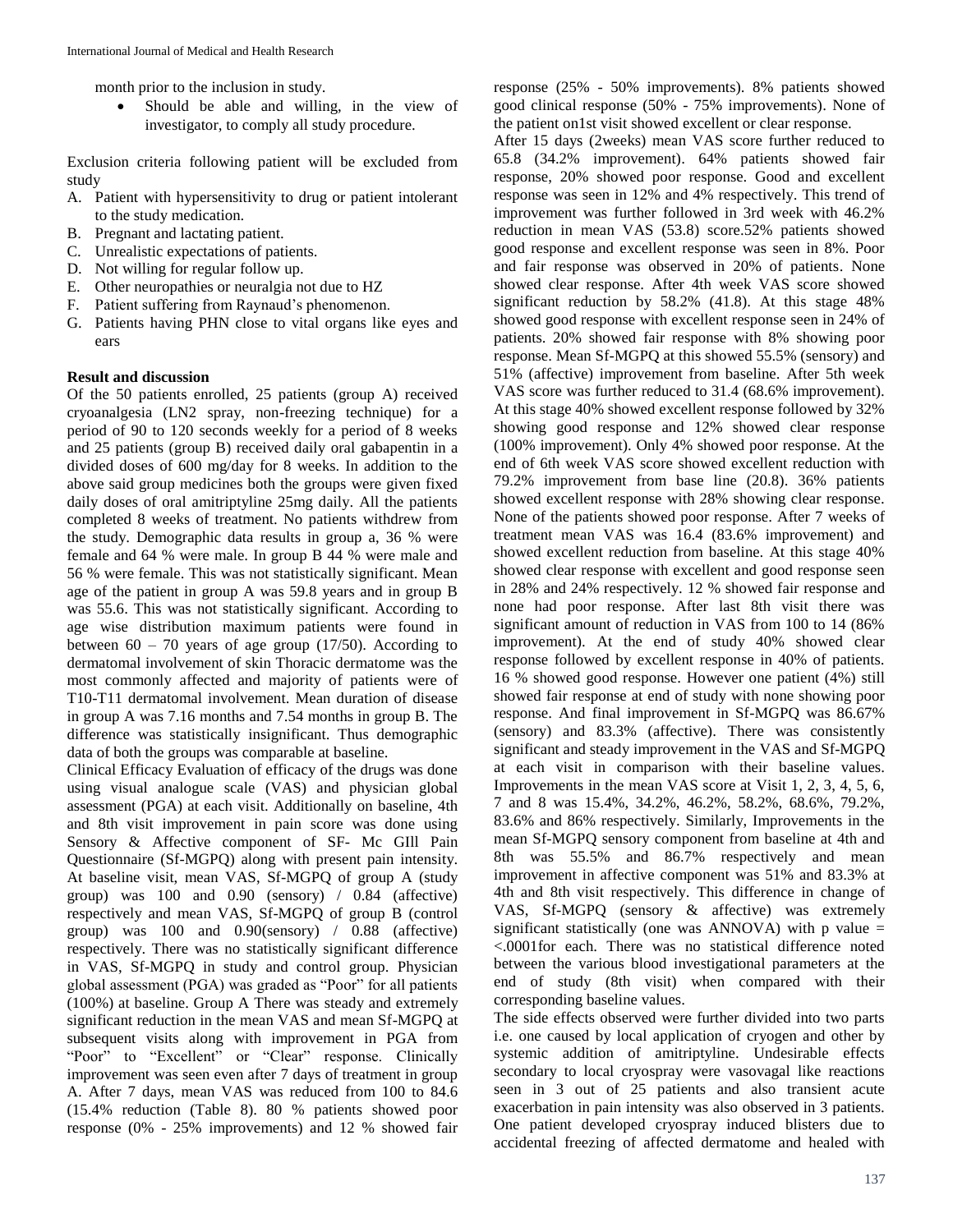residual hypo-pigmentation. All the local side effects observed were transient and none warranted discontinuation of therapy. Side effects observed due to addition of amitriptyline were sedation and dry mouth observed in 3 patients each on 1st visit. As the duration of therapy increased patient became habitual to the sedation and dry mouth and subsequently nil side effects were observed from 6th visit onwards. This study concludes that Non-freezing cryoanalgesia is efficacious and safe in treating the established cases of PHN. Group B There was steady and highly significant reduction in the mean VAS and mean Sf-MGPQ at subsequent visits within the group along with improvement in PGA from "Poor" to "Excellent" or "Clear" response. Clinically improvement was seen even after 7 days of treatment in group B. After 7 days, mean VAS was reduced from 100 to 91.2 (8.8% reduction). 96 % patients showed poor response (0% - 25% improvements) and 4 % showed fair response (25% - 50% improvements). None of the patient on1st visit showed good, excellent or clear response. After 15 days (2weeks) mean VAS score further reduced to 74.8 (25.2% improvement). 52% patients showed poor response, 40 % showed fair response with good response in 8%. None showed excellent or clear response. This trend of improvement was further followed in 3rd week with 37% reduction in mean VAS (63) score. 56% patients showed fair response, 16 % had good response and excellent response in 4% of patients. However Poor response was observed in 24% of patients. None showed clear response. After 4th week VAS score showed significant reduction by 49.6% (50.4). At this stage 64% showed good response with excellent response seen in 4% of patients. 20% showed fair response with 12% showing poor response. Mean Sf-MGPQ showed 50% (sensory) and 44.3% (affective) improvement from baseline. After 5th week VAS score was further reduced to 36.4 (63.6% improvement). At this stage 60% showed good response followed by 20% showing excellent response, 16% showed fair response and 4% showed clear response (100% improvement). No one showed poor response. At the end of 6th week VAS score showed excellent reduction with 74.8% improvement from base line (25.2). 48% patients showed excellent response along with 44% showing good response and only 4% showing fair and clear response each. None of the patients showed poor response. After 7 weeks of treatment mean VAS was 14.4 (85.6% improvement) and showed excellent reduction from baseline. At this stage 24% showed clear response with excellent and good response seen in 60% and 16% respectively. None had poor or fair response. After last 8th visit, there was significant reduction in VAS from 100 to 10.4 (89.6% improvement). At the end of study 52% showed excellent response followed by clear response in 36% of patients and good response in 12 % of patients. None showed poor or fair response to therapy. And final improvement in Sf-MGPQ was 92% (sensory) 88.64% (afferent) from the baseline.

There was consistently significant and steady improvement in the VAS and Sf-MGPQ at each visit in comparison with their baseline values. Improvements in the mean VAS score at Visit 1, 2, 3, 4, 5, 6, 7 and 8 was 8.8%, 25.2%, 37%, 49.6%, 63.6%, 74.8%, 85.6% and 89.6% respectively. Similarly, Improvements in the mean Sf-MGPQ sensory component from baseline at 4th and 8th was 46.4% and 92% respectively

and mean improvement in affective component was 44.3% and 88.6 % at 4th and 8th visit respectively. This difference in change of VAS, Sf-MGPQ (sensory & affective) was extremely significant statistically (one was ANNOVA) with p value  $=$  <.0001for each. There was no statistical difference noted between the various blood investigational parameters at the end of study (8th visit) when compared with their corresponding baseline values. The side effects observed were due to both gabapentin and amitriptyline. Sedation was most common side effects seen in 6 patients followed by dry mouth in 3 patient and nausea and headache in 2 patient each on 1st visit. Weight gain was observed in one patient on 5th visit. All observed side effects were mild and none warranted any discontinuation of therapy. This study concludes that gabapentin (600mg daily in divided doses) along with 25 mg amitriptyline is efficacious and safe in treating the established cases of PHN. Comparison between both groups

Mean VAS score for the two groups was similar and at each subsequent visit the difference in the mean VAS score of two groups was not statistically significant. At the end of study (8 weeks) cryoanalgesia grouped showed 86% reduction while gabapentin group showed 89.6% reduction from the baseline mean VAS. Although gabapentin group showed slightly better response in reducing mean baseline VAS score then cryoanalgesia at the end of study, it was not statistically significant. Cryoanalgesia is equally efficacious to gabapentin in reducing the VAS score in PHN. Similar reduction was also observed in Sf-MGPQ pain scores in both the groups but the difference was not statistically significant. At baseline all patients in both groups showed poor response however at end of study 40% showed excellent and clear response each in cryoanalgesia as compared to 52% and 40% excellent and clear response in gabapentin group. This study concluded that both cryoanalgesia and gabapentin are equally efficacious in treating PHN. The side effects observed in both the groups were mild and transient thus establishing the safety of both the group medications.

#### **Conclusion**

Cryoanalgesia is as effective as conventional therapy of gabapentin in reducing pain in PHN cases. Cryoanalgesia is safe, barring few transient side effects it is free from any long term side effects. Cryoanalgesia is a good alternative for treatment of PHN and can effectively replace existing systemic therapies without their side effects. Cryoanalgesia can also be used along with other treatment modalities as an adjuvant for augmenting the pain relief. Follow up studies are recommended to compare and observe the efficacy of cryoanalgesia in maintaining the remission in comparison with other established modalities.

#### **References**

- 1. Gnann JW Jr, Whitley RJ. Clinical practice Herpes zoster. N Engl J Med 2002; 347: 340-346.
- 2. Dworkin RH, Gnann JW Jr, Oaklander AL, Raja SN, Schmader KE, Whitley RJ. Diagnosis and assessment of pain associated with herpes zoster and postherpetic neuralgia. J Pain. 2008; 9:S37-S44.
- 3. Xiao L, Mackey S, Hui H, Xong D, Zhang Q, Zhang D. Subcutaneous injection of botulinum toxin a is beneficial